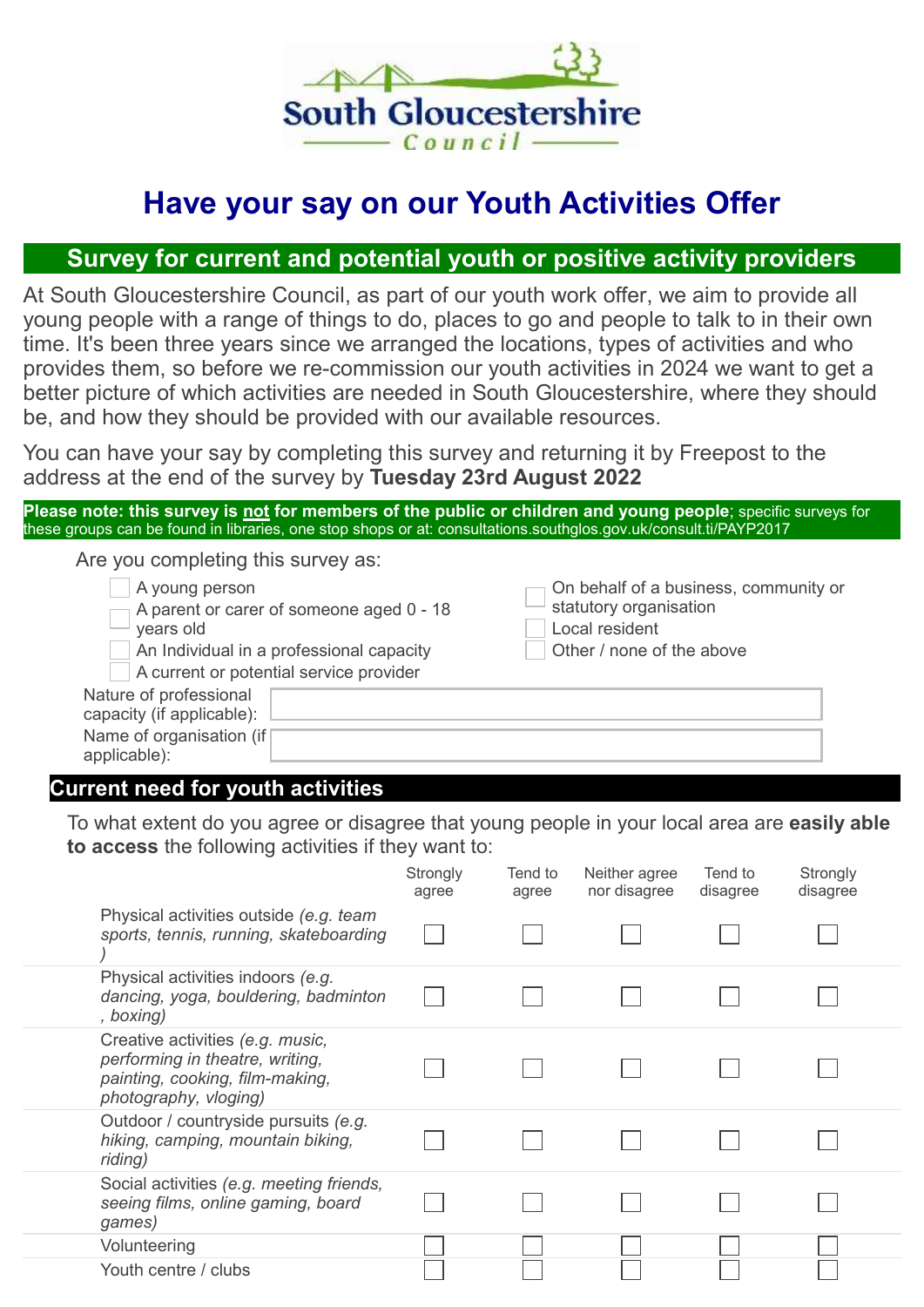Please describe any ways in which young people are currently prevented from taking part in these activities (include any specific locations, ages, activities, lack of provision or barriers to use that you are aware of)

What kinds of need for support or activities have you seen emerging amongst young people in the past 2-3 years, or think may grow considerably in the next 2-3 years?

To what extent do you agree or disagree that children and young people in your local area currently have enough access to the following:

|                  |                                                                                                          | Strongly<br>agree | Tend to<br>agree | Neither agree<br>nor disagree | Tend to<br>disagree | Strongly<br>disagree |  |
|------------------|----------------------------------------------------------------------------------------------------------|-------------------|------------------|-------------------------------|---------------------|----------------------|--|
| teamwork)        | Personal skills (e.g. improving self-<br>confidence, communication, self-<br>awareness, problem-solving, |                   |                  |                               |                     |                      |  |
| independent)     | Practical life skills (e.g. cooking,<br>money management, becoming                                       |                   |                  |                               |                     |                      |  |
|                  | Healthy lifestyle (e.g. healthy eating,<br>sexual health, drugs and alcohol)                             |                   |                  |                               |                     |                      |  |
|                  | Emotional health and wellbeing                                                                           |                   |                  |                               |                     |                      |  |
| interview skills | Work-related activities (e.g. work<br>tasters, workplace behaviour, CV and                               |                   |                  |                               |                     |                      |  |

#### Future location and access to youth activities

To help us provide youth work based activities that respond to the needs of different areas and groups, our aim is to make the delivery of our activity provision as flexible as possible.

Please rank the following factors in order of **priority**, with 1 being the highest priority to focus our resources on and 5 being the lowest priority

(Only one factor per priority number - we will not be able to count answers in which e.g. everything is ticked 'highest priority')

|                                                                                                                          | 1 - Highest<br>Priority | 2                     | 3 - Medium<br>Priority        | 4                     | 5 - Lowest<br>Priority |  |
|--------------------------------------------------------------------------------------------------------------------------|-------------------------|-----------------------|-------------------------------|-----------------------|------------------------|--|
| Areas with highest populations of<br>young people                                                                        | гп<br>$L \rightarrow$   | гп<br>$L \rightarrow$ | г п.<br>$L \rightarrow$       | гп<br>ட்ட             | гп<br>$L \rightarrow$  |  |
| Areas with significant planned growth<br>and development of housing                                                      | гп<br>ㄴ ㄴ               | г п<br>山口             | г п.<br>$L_1$                 | гл<br>ᄔ니              | ㄴ ㄴ                    |  |
| Areas with higher need e.g. higher<br>levels of poverty, crime, young people not<br>in education, employment or training | гп<br>山口                | гэ<br>$L \rightarrow$ | <b>F</b> 7<br>$L \rightarrow$ | гп<br>$L \rightarrow$ | гл<br>$L \rightarrow$  |  |
| Ensuring there is a spread of<br>provision across all areas of South<br>Gloucestershire, including rural areas           | гп<br>ட்ட               | гп<br>日日              | г п<br>山口                     | гп<br>ᄔ니              | г٦<br>ヒコ               |  |
| Ensuring a wide range of activities<br>are offered                                                                       | гп<br>ヒコ                | г п<br>ヒコ             | г п.<br>ヒコ                    | гл<br>ヒコ              | гп<br>ヒコ               |  |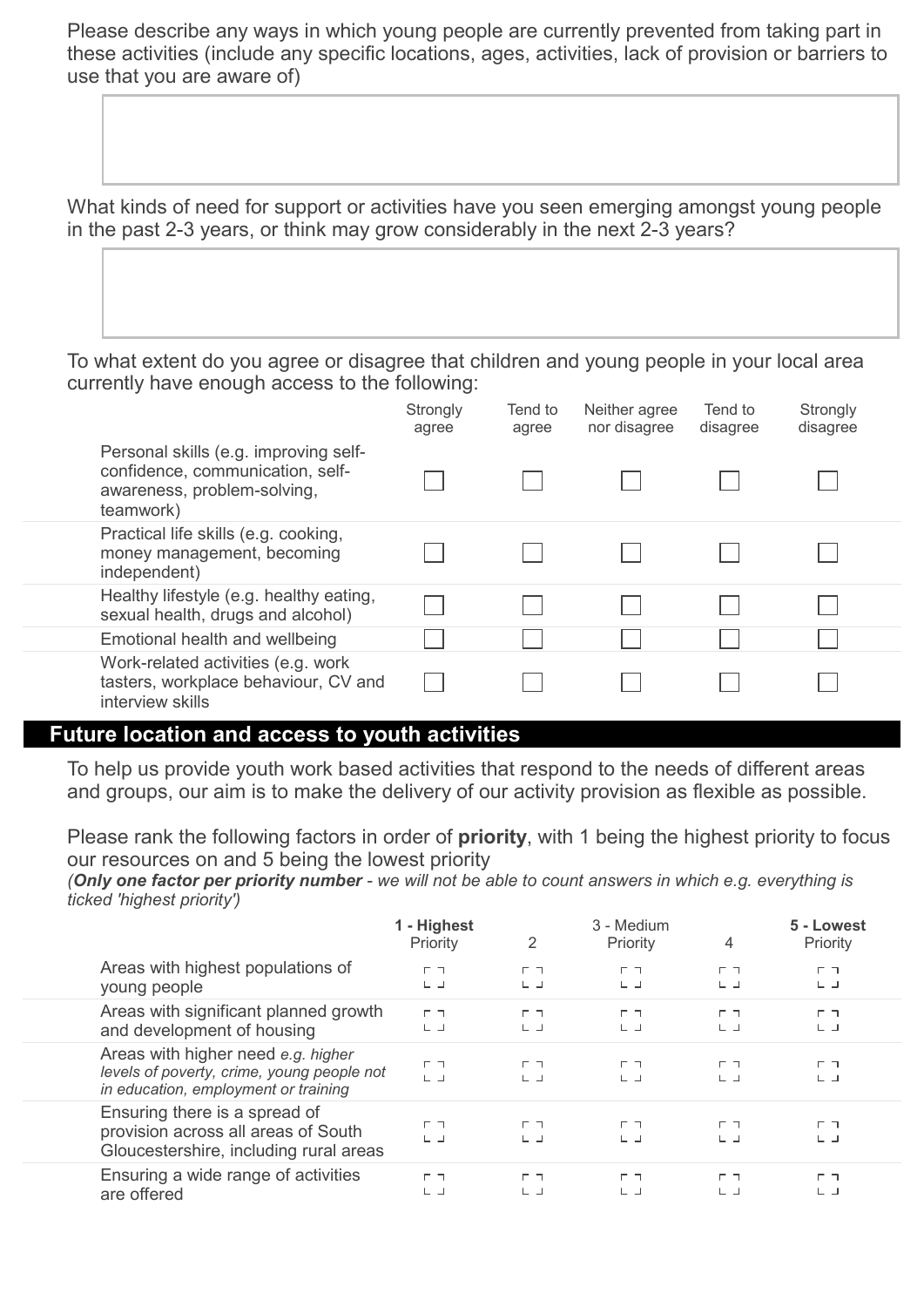Youth activities can be provided through a mixture of access points, from centre-based (e.g. the youth centres / clubs), or detached / outreach (e.g. street-based-based) to mobile (e.g. bus or van)

How much of our provision do you think should be offered through the following access points?

|                                                                       |      | Less than |      | More than |                |  |
|-----------------------------------------------------------------------|------|-----------|------|-----------|----------------|--|
|                                                                       | None | half      | Half | half      | All/ only this |  |
| Centre-based                                                          |      |           |      |           |                |  |
| Detached / outreach                                                   |      |           |      |           |                |  |
| Mobile                                                                |      |           |      |           |                |  |
| Duan a an albamachta na alal fan futuna alaltaama af ua uth-aattuttaa |      |           |      |           |                |  |

### Proposed alternative model for future delivery of youth activities

The Youth Activities Offer arrangements began on 1st April 2019 and delivers centre-based youth provision, open to all, in each of the five priority neighbourhoods (Patchway, Yate, Kingswood, Staple Hill and Cadbury Heath) along with weekly sessions for young people with learning difficulties and/or disabilities and provision for LGBTQ+ young people across the area. The contract also provides additional centre based and detached youth work sessions outside of those priority neighbourhoods. The provision is currently delivered by four lead organisations. These organisations also sub-contract and have developed partnerships with a wide range of providers, including town and parish councils.

What aspects of the current model of delivery work well?

What are the challenges with the current model of delivery?

To what extent do you agree or disagree that the current model successfully...

|                                                                                                           | Strongly<br>agree | Tend to<br>agree | <b>Neither</b><br>agree nor<br>disagree | Tend to<br>disagree | Strongly<br>disagree |
|-----------------------------------------------------------------------------------------------------------|-------------------|------------------|-----------------------------------------|---------------------|----------------------|
| Allows young people to access<br>positive activities wherever they live<br>in South Gloucestershire       |                   |                  |                                         |                     |                      |
| Reaches young people from all<br>backgrounds                                                              |                   |                  |                                         |                     |                      |
| Meet the needs of young people who<br>are facing additional challenges                                    |                   |                  |                                         |                     |                      |
| Provide a comprehensive range of<br>different activities for young people<br>to choose from               |                   |                  |                                         |                     |                      |
| Makes the most effective use of<br>resources                                                              |                   |                  |                                         |                     |                      |
| Make it easier for a range of different<br>organisations to be involved in<br>delivering youth activities |                   |                  |                                         |                     |                      |
| Encourage different organisations to<br>work together and co-ordinate their<br>services better            |                   |                  |                                         |                     |                      |
| Help organisations draw in other<br>funding                                                               |                   |                  |                                         |                     |                      |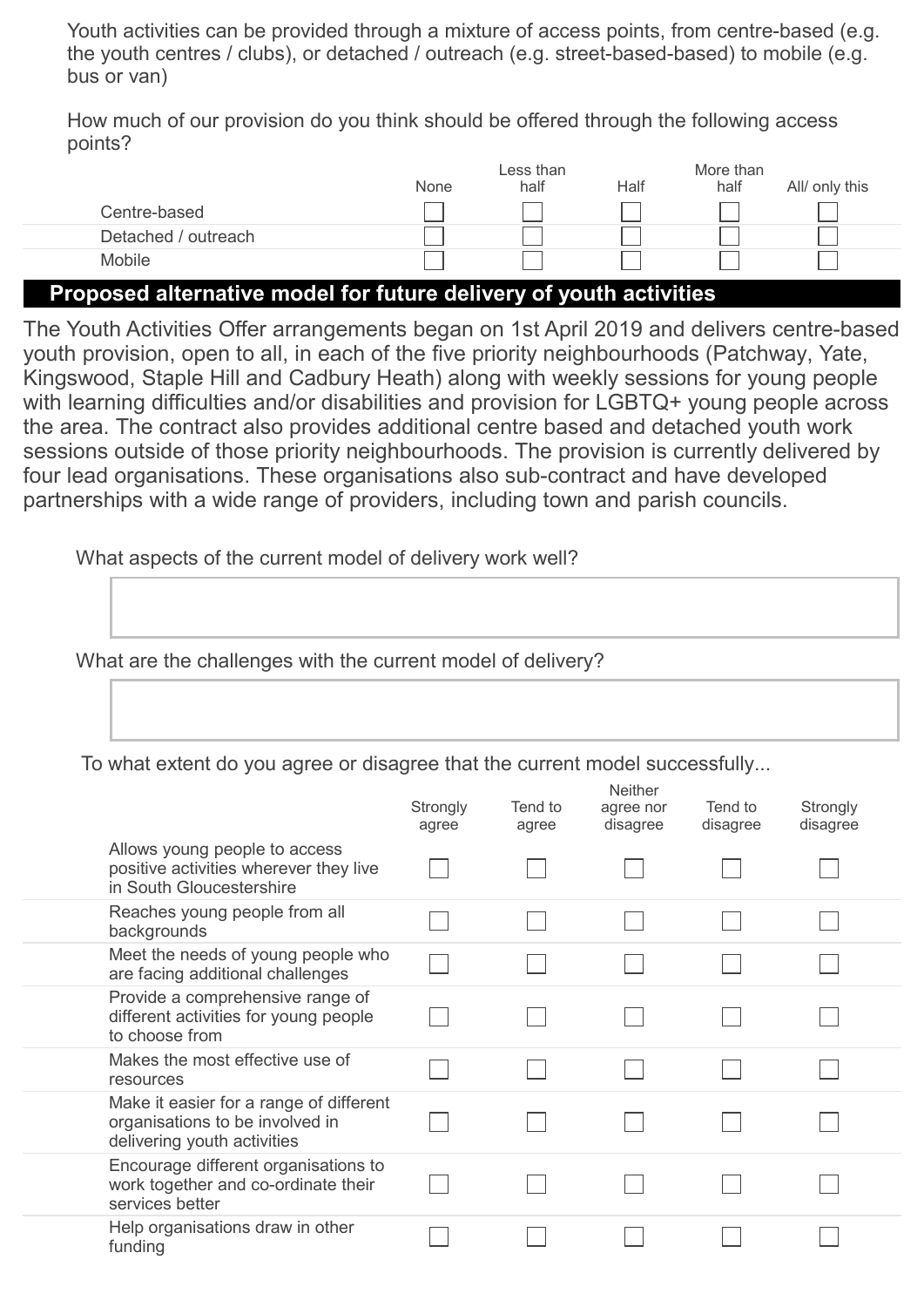To what extent do you agree or disagree that the current range of activities successfully...

|                                                                                              | Strongly<br>agree | Tend to<br>agree | <b>Neither</b><br>agree nor<br>disagree | Tend to<br>disagree | Strongly<br>disagree |  |
|----------------------------------------------------------------------------------------------|-------------------|------------------|-----------------------------------------|---------------------|----------------------|--|
| Connects young people with their<br>communities                                              |                   |                  |                                         |                     |                      |  |
| Promotes the positive physical,<br>mental and emotional wellbeing of<br>young people         |                   |                  |                                         |                     |                      |  |
| Offer young people opportunities in<br>safe environments                                     |                   |                  |                                         |                     |                      |  |
| Improves the personal and social<br>development of young people                              |                   |                  |                                         |                     |                      |  |
| Helps those at risk of dropping out of<br>learning or not achieving their full<br>potential  |                   |                  |                                         |                     |                      |  |
| Raises young people's aspirations,<br>builds their resilience and informs<br>their decisions |                   |                  |                                         |                     |                      |  |
|                                                                                              |                   |                  |                                         |                     |                      |  |

#### Future delivery of youth activities

Are you aware of any of the following groups of young people which require specific activities to be provided, above what is already offered?

| Female                                                           | Young people experiencing mental health<br>difficulties; please specify below    |
|------------------------------------------------------------------|----------------------------------------------------------------------------------|
| Male<br>Specific age group(s) within under-18s;                  | Young people with disabilities or learning<br>difficulties; please specify below |
| please specify below<br>Specific ethnic group(s); please specify | Young carers                                                                     |
| below                                                            | Young people at risk of homelessness                                             |
| Religion or belief; please specify below                         | Young people who are engaged in the<br>justice system                            |
| LGBTQ+                                                           | Young people not in education, employment                                        |
| Children in care                                                 | or training<br>No, I'm not aware of any of these groups                          |
|                                                                  | needing additional activity provision                                            |

Please tell us more about any of the groups you have selected, especially what we could provide for them:

South Gloucestershire Council intend to commission activities and programmes which are designed to address specific issues or increase young people's wellbeing. Examples include: mental health, sexual health and relationships, physical health, substance misuse, and creating new skills, aspirations and confidence.

Do you see any barriers or issues we need to take into consideration, or is there any support you would like to see us provide organisations in order to achieve this?